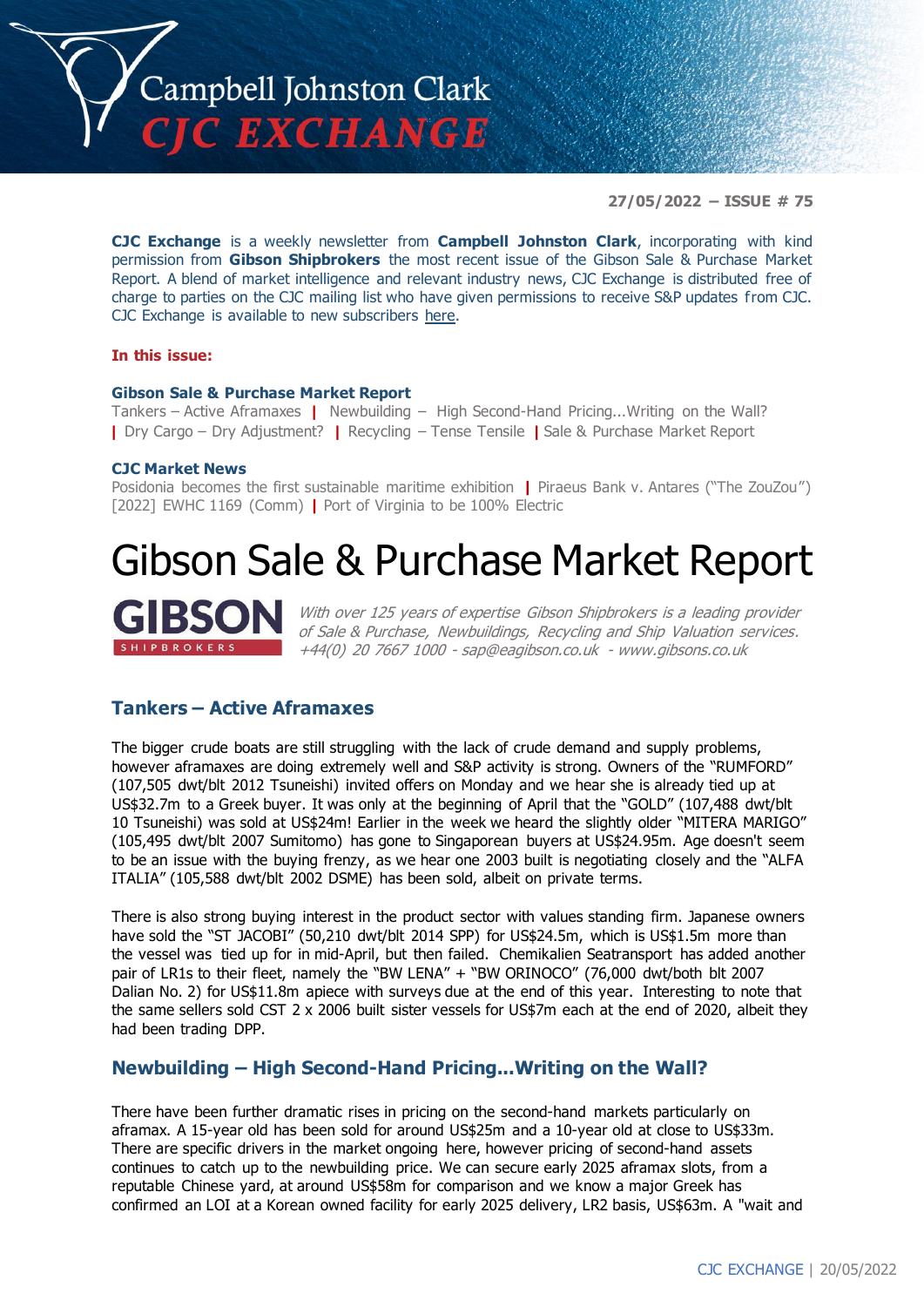

see" strategy may well lead owners facing higher second-hand pricing and also increased newbuilding pricing (from ongoing commodity crisis).

Further ultramax orders are emerging at the yards and pricing now around the US\$35m level. We have commented a number of times before that current tanker sectors performing well may well follow this trend of choosing a newbuilding over modern second-hand given the latter's strong pricing levels and arguably less long term viability from a regulation point of view.

## **Dry Cargo – Dry Adjustment?**

Without wanting to be a harbinger of doom, the recent fall in the BDI is coincidently reflected in a drop in value in some of the reported dry cargo sales this week. For instance, the Japanese controlled "CAPRICORN MOON" (81,828 dwt/blt 2015 Tsuneishi Cebu, Philippines) is reportedly committed at region US\$34m, whereas the same age Japanese built BTG vessels were sold at US\$35.6m earlier in the month. Similarly, the "MAJUJAH HARBOURFRONT" (81,922 dwt/blt 2014 Tsuneishi Zhoushan, China) has only managed to achieve region US\$31.65m. But as they say, "one swallow does not make a summer" and certainly the volume of sales appears to be healthy with supramax bulkers continuing to dominate the list.

# **Recycling – Tense Tensile**

The Indian Government announced on 22nd May an increase in export duties, which is severely hampering recycling markets. The government's move included an imposition of 15% export duty on long and flat steel – non-alloy, alloyed and stainless, as well as a sharp increase in exports duty on iron ore exports and concentrate from 30% to 50%. This has hampered sentiments even further as local steel markets in Alang have weakened by about US\$40-50/LT, virtually bringing the price even below the US\$ 600/LT level. Meanwhile, markets in Bangladesh and Pakistan have also felt the tremors as end buyers remain wary of what lies ahead and are refraining from offering for ships unless they are for a very prompt delivery. There are numerous stories of many cash buyers having taken a big hit as they continue to sell expensive ships out of their inventories at tremendous losses.

Despite the massive crash in prices that has been witnessed, on a positive note there is hope that markets should begin to settle in the next couple of weeks. Also, the lack of tonnage may be a big factor to help it recover and draw some interest and demand back. However, at the moment the situation is still quite unstable. Once again it was a week with no sales and, no doubt, a fair few renegotiations going on, which sums up the past couple of weeks of the ship scrap markets.

# **Gibson Sale & Purchase Market Report**

## **S&P SALES**

| <b>Vessel Name</b>                    | <b>DWT</b> | <b>Built</b> | Yard                           | <b>Buyers</b>        | <b>Price</b><br>$(\frac{\epsilon}{m})$ | <b>Notes</b>                                   |
|---------------------------------------|------------|--------------|--------------------------------|----------------------|----------------------------------------|------------------------------------------------|
|                                       |            |              | <b>BULKERS</b>                 |                      |                                        |                                                |
| <b>STELLA FLORA</b>                   | 177,000    | 2012         | Jiangnan<br>Changxing<br>(CHN) | Safe Bulkers         | 31.75                                  | Dely basis SS psd 8/22.<br><b>BWTS fitted.</b> |
| <b>FORMOSABULK</b><br><b>CLEMENT</b>  | 170,108    | 2001         | I H I (JPN)                    | Undisclosed<br>buyer | 13.8                                   | SS psd 10/21. BWTS<br>fitted.                  |
| <b>COVENTRY</b>                       | 82,464     | 2011         | Oshima Zosen<br>(JPN)          | Undisclosed<br>buver | 26                                     | SS psd 7/21. BWTS fitted.                      |
| <b>MAJULAH</b><br><b>HARBOURFRONT</b> | 81,922     | 2014         | Tsuneishi<br>Zhoushan (CHN)    | Greek buyer          | 31.65                                  | DD due 10/22. BWTS<br>fitted.                  |
| CAPRICORN MOON                        | 81,828     | 2015         | Tsuneishi Cebu<br>(PHI)        | Undisclosed<br>buyer | reg 34                                 | DD due 4/23. BWTS fitted.                      |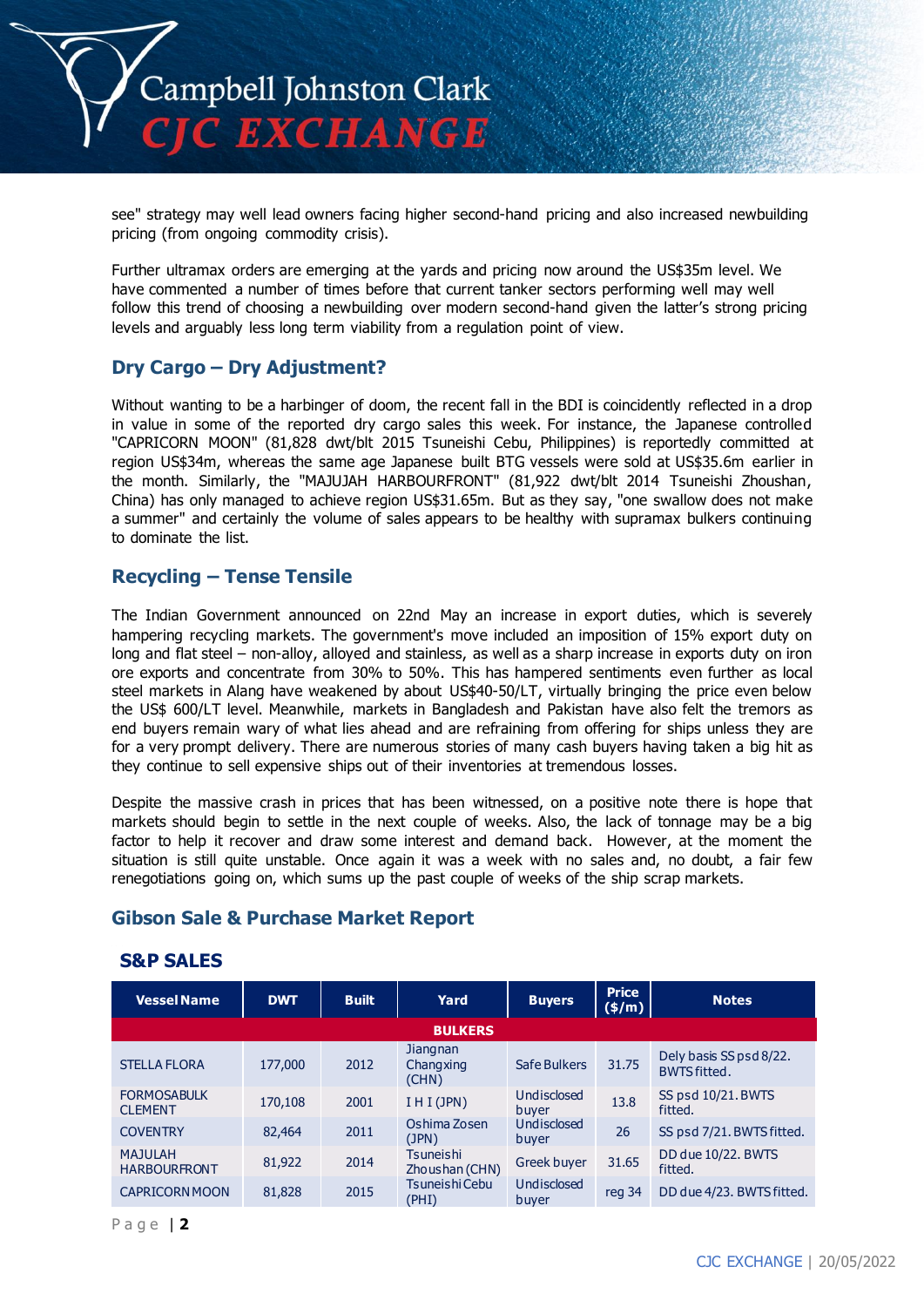Campbell Johnston Clark<br>CJC EXCHANGE

| RIO TAMARA                                | 75,610  | 2014                       | Taizhou Kouan                            | Oldendorff                  | 24.5              | Ice 1C. DD due 7/22.                                          |  |
|-------------------------------------------|---------|----------------------------|------------------------------------------|-----------------------------|-------------------|---------------------------------------------------------------|--|
| ROSCO BANYAN                              | 74,967  | 2010                       | (CHN)<br>Sasebo (JPN)                    | Greek buyer                 | 24                | <b>BWTS fitted.</b><br>DD due 7/23. BWTS fitted.              |  |
| YANGZHOU                                  | 63,165  | 2017                       | Yangzhou                                 | Greek buyer                 | 31.25             | SS due 5/22. BWTS fitted.                                     |  |
| <b>CONFIDENCE</b>                         |         | 2013                       | Dayang (CHN)<br>Zhejiang                 | Undisclosed                 | 17.87*            | *Auction sale. SS due                                         |  |
| <b>RU CHENG SHAN</b>                      | 56,439  |                            | Zhenghe (CHN)                            | buyer                       |                   | 7/23.                                                         |  |
| <b>XIN XIANG HAI</b>                      | 56,111  | 2012                       | Mitsui (JPN)                             | Greek buyer<br>Undisclosed  | 23.5              | SS due 7/22.<br>DD due 12/23. BWTS                            |  |
| OSIOS DAVID                               | 55,831  | 2012                       | $I$ H I (JPN)                            | buyer                       | 23.1              | fitted. On subs.                                              |  |
| <b>STILIANOS K</b>                        | 55,625  | 2010                       | Mitsui (JPN)                             | Undisclosed<br>buver        | 21.5              | SS psd 5/21. Sold 3/22.<br>Already renamed.                   |  |
| NICOLAOS A                                | 53,806  | 2003                       | <b>New Century</b><br>(CHN)              | Turkish<br>buyer            | 14.35             | SS+BWTS due 3/23.                                             |  |
| <b>EVANS + CRESTONE</b>                   | 53,507  | both 2009                  | Zhejiang (CHN)                           | Undisclosed<br>buyer        | 16.2<br>each      | DD psd 2/22 + due 11/22.<br><b>BWTS fitted.</b>               |  |
| <b>FORTUNE LORD</b>                       | 45,600  | 1997                       | Tsuneishi (JPN)                          | Undisclosed<br>buyer        | xs 7              | SS+BWTS due 9/22.                                             |  |
| <b>MOLESON</b>                            | 34,266  | 2010                       | Shin An (KRS)                            | Undisclosed<br>buyer        | 17.5              | DD due 11/23. BWTS<br>fitted.                                 |  |
| <b>CAPE MORETON</b>                       | 32,875  | 2010                       | <b>Jiangmen</b><br>Nanyang (CHN)         | Chinese<br>buyer            | low <sub>15</sub> | DD due $5/23$ . Logs +<br>BWTS fitted. Sold 4/22.             |  |
| <b>CASSIOPEIA STAR</b>                    | 32,328  | 2005                       | Naikai Setoda<br>(JPN)                   | Undisclosed<br>buyer        | low13             | Logs fitted. DD due 3/23.<br>BWTS due 9/22.                   |  |
| <b>CETUS STAR</b>                         | 32,328  | 2004                       | Oshima Zosen<br>(JPN)                    | Undisclosed<br>buver        | low <sub>12</sub> | Logs fitted. DD psd 3/22.<br>BWTS due 8/22.                   |  |
| <b>LION</b>                               | 27,868  | 1996                       | Naikai Setoda<br>(JPN)                   | Undisclosed<br>buyer        | reg 8             | Open hatch. Logs + BWTS<br>fitted. SS psd 11/21.              |  |
| SENSEI                                    | 21,955  | 1994                       | Saiki (JPN)                              | Syrian buyer                | 6                 | Passing DD 5/22. BWTS<br>due 8/24.                            |  |
| <b>TANKERS</b>                            |         |                            |                                          |                             |                   |                                                               |  |
| <b>NEPTUN + NUCLEUS</b>                   | 307,284 | both 2007                  | Dalian No. 2<br>(CHN)                    | Asian buyer                 | 30.8<br>each      | SS due 7+10/22.                                               |  |
| <b>RUMFORD</b>                            | 107,505 | 2012                       | Tsuneishi (JPN)                          | Greek buyer                 | 32.7              | SS psd 4/22. BWTS fitted.                                     |  |
| MITERA MARIGO                             | 105,495 | 2007                       | Sumitomo (JPN)                           | Singaporean<br>buyer        | 24.95             | SS psd 1/22. BWTS fitted.                                     |  |
| BW LENA + BW<br><b>ORINOCO</b>            | 76,000  | both 2007                  | Dalian No. 2<br>(CHN)                    | Chemikalien<br>(CST)        | 11.8<br>each      | SS due 8+11/22.                                               |  |
| <b>ELEKTRA</b>                            | 52,423  | 2012                       | Guangzhou<br>(CHN)                       | Undisclosed<br>buyer        | 18                | Pump-room. Deepwell.<br>SS+BWTS due 9/22.                     |  |
| ST JACOBI                                 | 50,210  | 2014                       | SPP Sacheon<br>(KRS)                     | Undisclosed<br>buyer        | 24.5              | Deepwell. DD psd 12/21.<br><b>BWTSfitted.</b>                 |  |
| PACIFIC DIAMOND                           | 47,917  | 2010                       | Iwagi (JPN)                              | Undisclosed<br>buyer        | 18                | Pump-room. DD due<br>12/23.                                   |  |
| MISS CLAUDIA                              | 40,158  | 2006                       | Shina (KRS)                              | Undisclosed<br>buyer        | 11.5              | Deepwell. Ice 1B. Trading<br>dirty. SS psd 5/21.              |  |
| <b>BALTIC</b><br><b>COMMANDER I</b>       | 37,418  | 2000                       | Hyundai Mipo<br>(KRS)                    | Turkish<br>buver            | 5.8               | Deepwell. Ice 1B. DD due<br>7/23.                             |  |
| <b>BIANCA AMORETTI</b>                    | 29,524  | 2003                       | Chengxi (CHN)                            | Undisclosed<br>buyer        | reg 6             | Epoxy. 4 grades. SS due<br>8/23.                              |  |
|                                           |         |                            | <b>CONTAINERS / RO-RO / REEFER / PCC</b> |                             |                   |                                                               |  |
| MAERSK NIAGARA +<br>'NIAMEY+<br>'NIJMEGEN | 33,435  | $2008 + 200$<br>$9 + 2009$ | Hyundai Ulsan<br>(KRS)                   | European<br>buyer           | 150 en<br>bloc    | 2556 TEU. Geared. Ice 1A.                                     |  |
| <b>HANSA COBURG</b>                       | 23,452  | 2007                       | Guangzhou<br>Wenchong<br>(CHN)           | <b>CMA CGM</b>              | 30                | 1740 TEU. Geared. SS psd<br>4/22.                             |  |
| A DAISEN                                  | 23,338  | 2010                       | Guangzhou<br>Wenchong<br>(CHN)           | <b>Transfar</b><br>Shipping | 32                | 1740 TEU. Geared. DD<br>due 9/23. BWTS fitted.<br>Dely 12/22. |  |
| H MERCURY + WAN<br><b>HAI 177</b>         | 22,000  | both 2022                  | Yangzi Xinfu<br>(CHN)                    | <b>Transfar</b><br>Shipping | 43<br>each        | 1800 TEU. Gearless.                                           |  |
|                                           |         |                            | GAS (LNG / LPG / LAG / CO2)              |                             |                   |                                                               |  |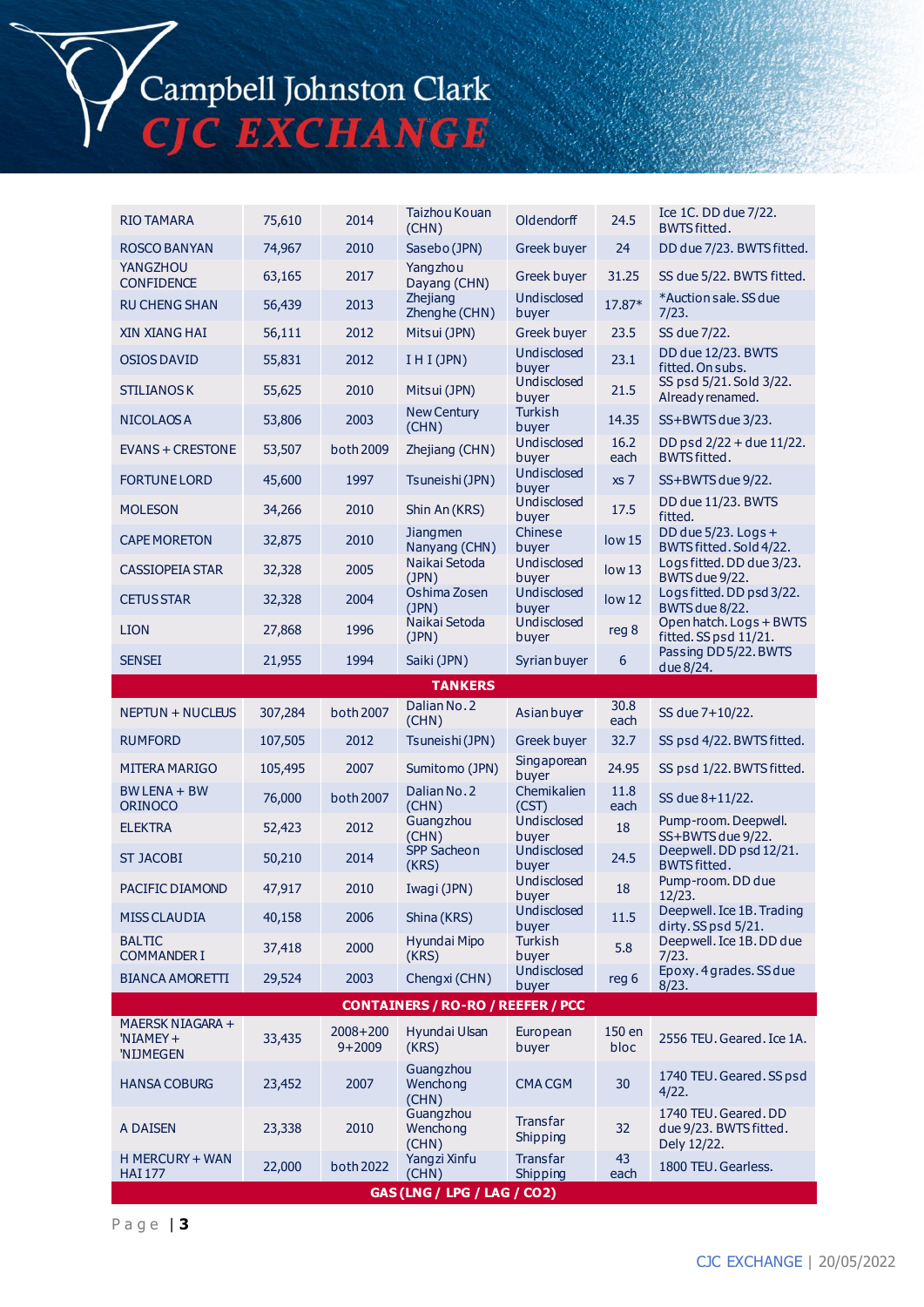

| MARIGOLA                  | 17,750 | 1999 | Sestri (ITL)    | Undisclosed<br>buver | low <sub>8</sub> | 17,559 cbm. Semi-ref. DD<br>due 9/22. BWTS fitted. |  |
|---------------------------|--------|------|-----------------|----------------------|------------------|----------------------------------------------------|--|
| <b>BETAGAS</b>            | 4,663  | 1997 | Appledore (GBI) | Indonesian<br>buver  | 3.1              | 5,699 cbm. Semi-ref. Ice<br>1B, SS due 8/22.       |  |
| <b>NEWBUILDING ORDERS</b> |        |      |                 |                      |                  |                                                    |  |

| <b>Ordering Client</b>              | <b>Vessel</b><br><b>Type</b> | Size /<br>No. of<br>units    | <b>Shipyard</b><br>(Country)             | <b>Delivery</b> | <b>Price</b><br>\$m\$ | <b>Notes</b>    |  |  |
|-------------------------------------|------------------------------|------------------------------|------------------------------------------|-----------------|-----------------------|-----------------|--|--|
| <b>BULKERS</b>                      |                              |                              |                                          |                 |                       |                 |  |  |
| Chellaram Shipping                  | <b>Ultramax</b>              | 64,000<br>$dwt \times 2$     | Yamic (CHN)                              | 2024            | reg 35                | Tier 3. EEDI 3. |  |  |
| <b>GENERAL CARO / MULTI-PURPOSE</b> |                              |                              |                                          |                 |                       |                 |  |  |
| United Heavy Lift                   | <b>MPP</b>                   | 14,000<br>$dwt \times 2$     | Hudong<br>Zhonghua (CHN)                 | 2023-2024       |                       | 1,011 TEU       |  |  |
|                                     |                              |                              | <b>CONTAINERS / RO-RO / REEFER / PLC</b> |                 |                       |                 |  |  |
| <b>RCL</b>                          | Containers<br>hip            | 7,000 TEU<br>x <sub>2</sub>  | SWS (CHN)                                | 2025            | xs 85                 | Tier3. EEDI3.   |  |  |
| CA Shipping                         | Containers<br>hip            | 1,100 TEU<br>x <sub>4</sub>  | <b>CSSC Wuchang</b><br>(CHN)             | 2024            | 23                    |                 |  |  |
| GAS (LNG / LPG / LAG / CO2)         |                              |                              |                                          |                 |                       |                 |  |  |
| ADNOCL&S                            | <b>LNG</b>                   | 175,000<br>cbmx <sub>4</sub> | Jiangnan (CHN)                           | 2025-2026       |                       | GTT Mk3 Flex.   |  |  |
| Kumiai Navigation                   | LPG/LAG                      | 86,700<br>cbmx <sub>2</sub>  | Kawasaki (JPN)                           | 2025            |                       | LOI. Dual fuel. |  |  |

#### **Recycling Activity**

| <b>Vessel Name</b>  | <b>BUILT</b>   | <b>DWT</b> | <b>LWT</b>     | <b>Delivery</b>   | <b>Price</b><br>$(*)/$ lw<br>t) | <b>Notes</b> |  |  |
|---------------------|----------------|------------|----------------|-------------------|---------------------------------|--------------|--|--|
| <b>VLCC</b>         |                |            |                |                   |                                 |              |  |  |
| <b>NIKI</b>         | 2000/<br>Korea | 310,106    | 40,743         | as-is<br>Malaysia |                                 |              |  |  |
|                     |                |            | <b>SUEZMAX</b> |                   |                                 |              |  |  |
| <b>ODYSSEY</b>      | 2002/<br>Korea | 164,286    | 24,700         | Pakistan          |                                 |              |  |  |
| <b>BULK CARRIER</b> |                |            |                |                   |                                 |              |  |  |
| <b>AVIATOR</b>      | 2007/<br>Japan | 18,500     | 4,681          | India             | 580                             |              |  |  |

**Recycling Prices (US\$/LWT)**

|                                                                         | <b>India</b>    | <b>Banglade</b><br>sh            | <b>Pakistan</b>               | <b>Turkey</b>                                                 |                                                         |
|-------------------------------------------------------------------------|-----------------|----------------------------------|-------------------------------|---------------------------------------------------------------|---------------------------------------------------------|
| Tank/Cont/Ro-<br>Ro/Capes/LPG/PCC                                       | 630/640         | 630/640                          | 620/630                       | 310/320                                                       |                                                         |
| Dry<br>Cargo/Bulk/Tween/G<br>en Cargo                                   | 620/630         | 620/630                          | 610/620                       | 300/310                                                       |                                                         |
| <b>Newbuild and Second Hand Benchmark</b><br><b>Values</b> (\$ million) |                 |                                  |                               | <b>Historical</b><br><b>Average</b><br>Values $/$<br>million) |                                                         |
|                                                                         | <b>New</b>      | 5 Year<br><b>Old</b>             | 10 Year Old                   | 10 Year<br>Old                                                | $\frac{9}{6}$<br><b>Differ</b><br>ence                  |
| <b>Vessel Type</b>                                                      | <b>Building</b> | <b>Vessel</b><br>(Built<br>2017) | <b>Vessel</b><br>(Built 2012) | Vessel $\sim$<br>(10 Years<br>Average)                        |                                                         |
| <b>Tankers</b>                                                          |                 |                                  |                               |                                                               |                                                         |
| <b>VLCC</b>                                                             | 117             | 77                               | 52                            | 44.9                                                          | <b>Prese</b><br>nt Vs<br><b>Histor</b><br>ical<br>15.9% |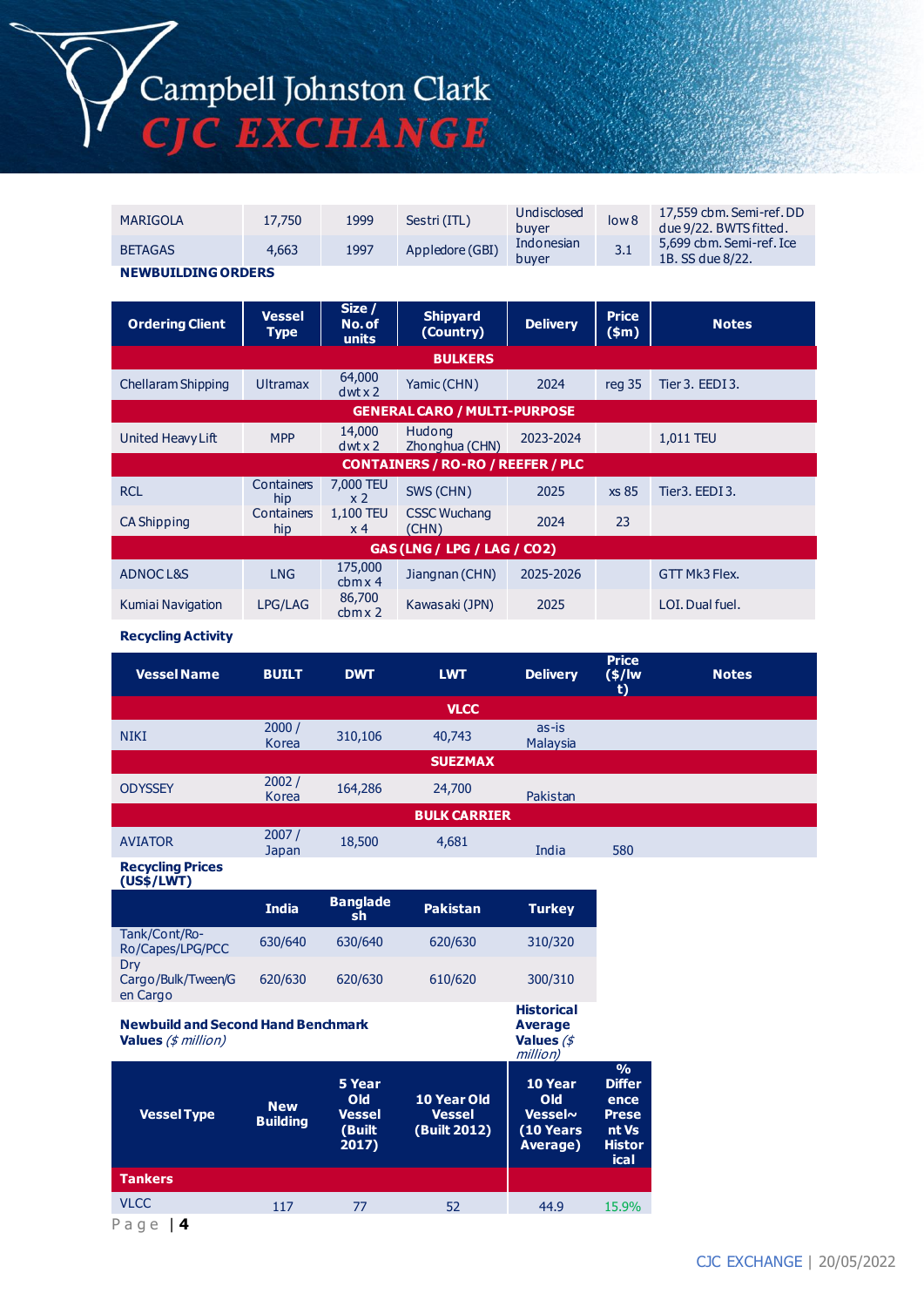| <b>SUEZMAX</b>                                                                                                                                              | 79             | 52                                                                                       | 37.5 | 32.0 | 17.2% |
|-------------------------------------------------------------------------------------------------------------------------------------------------------------|----------------|------------------------------------------------------------------------------------------|------|------|-------|
| <b>AFRAMAX</b>                                                                                                                                              | 62             | 49                                                                                       | 32.5 | 23.6 | 37.6% |
| <b>MR</b>                                                                                                                                                   | 42             | 33                                                                                       | 22.5 | 17.4 | 29.5% |
| <b>Bulkers</b>                                                                                                                                              |                |                                                                                          |      |      |       |
| <b>CAPESIZE</b>                                                                                                                                             | $63^$          | $52$ eco                                                                                 | 36   | 23.1 | 55.7% |
| <b>KAMSARMAX</b>                                                                                                                                            | $37^$          | 38                                                                                       | 28.5 | 14.3 | 99.9% |
| ULTRAMAX/<br><b>SUPRAMAX</b>                                                                                                                                | $35^{\wedge}$  | 34.5                                                                                     | 23   | 13.7 | 67.9% |
| <b>HANDYSIZE</b>                                                                                                                                            | $30.5^{\circ}$ | 28.5                                                                                     | 20   | 11.0 | 82.6% |
| $\wedge$ = Chinese price (otherwise based upon Japanese / Korean country<br>οf<br>build)<br>$\sim$ = Basis standard contemporaneous DWT/spec for each type. |                | $\sim$ = Basis<br>standard<br>contempora<br>neous<br><i>DWT/spec</i><br>foreach<br>type. |      |      |       |

# CJC Market News



Campbell Johnston Clark (CJC) is a medium-sized international law firm advising on all aspects of the shipping sector, from ship finance to dry shipping and comprehensive casualty handling, and all that happens in between. Today, we have offices in London, Newcastle, Singapore and Miami.

# **Posidonia becomes the first sustainable maritime exhibition**



Posidonia Exhibitions SA, the leading trade fair organiser in Greece, and Bureau Veritas (BV), a world leader in testing, inspection, and certification, have collaborated for Posidonia 2022, the International Shipping Exhibition, to be certified as Greece's first sustainable event. With Bureau Veritas' support, Posidonia 2022 has become the first maritime exhibition to receive the ISO 20121 certification, attesting the industry's commitment to organising sustainable events.

Theodore Vokos, Managing Director of Posidonia Exhibitions S.A, the organisers of Posidonia Exhibition and Posidonia Sea Tourism Forum, said: "We are delighted to have received this certification as it's a testimony to the sustainability credentials of our signature event. The thorough auditing process we underwent under the guidance of Bureau Veritas made us delve deeper into crucial areas of our operations, helped boost our people's interest in sustainability, sharpened the team's focus and attention to detail and armed us with renewed drive and desire to continue our efforts to produce the high quality, internationally acclaimed events Posidonia has become synonymous to."

Paillette Palaiologou, Vice President Marine & Offshore Division South East Europe, Black Sea & Adriatic Zone, Bureau Veritas Group said: "Congratulations to Posidonia team for taking the initiative and achieving this great result. The ISO 20121 certification is a recognition of their efforts to make this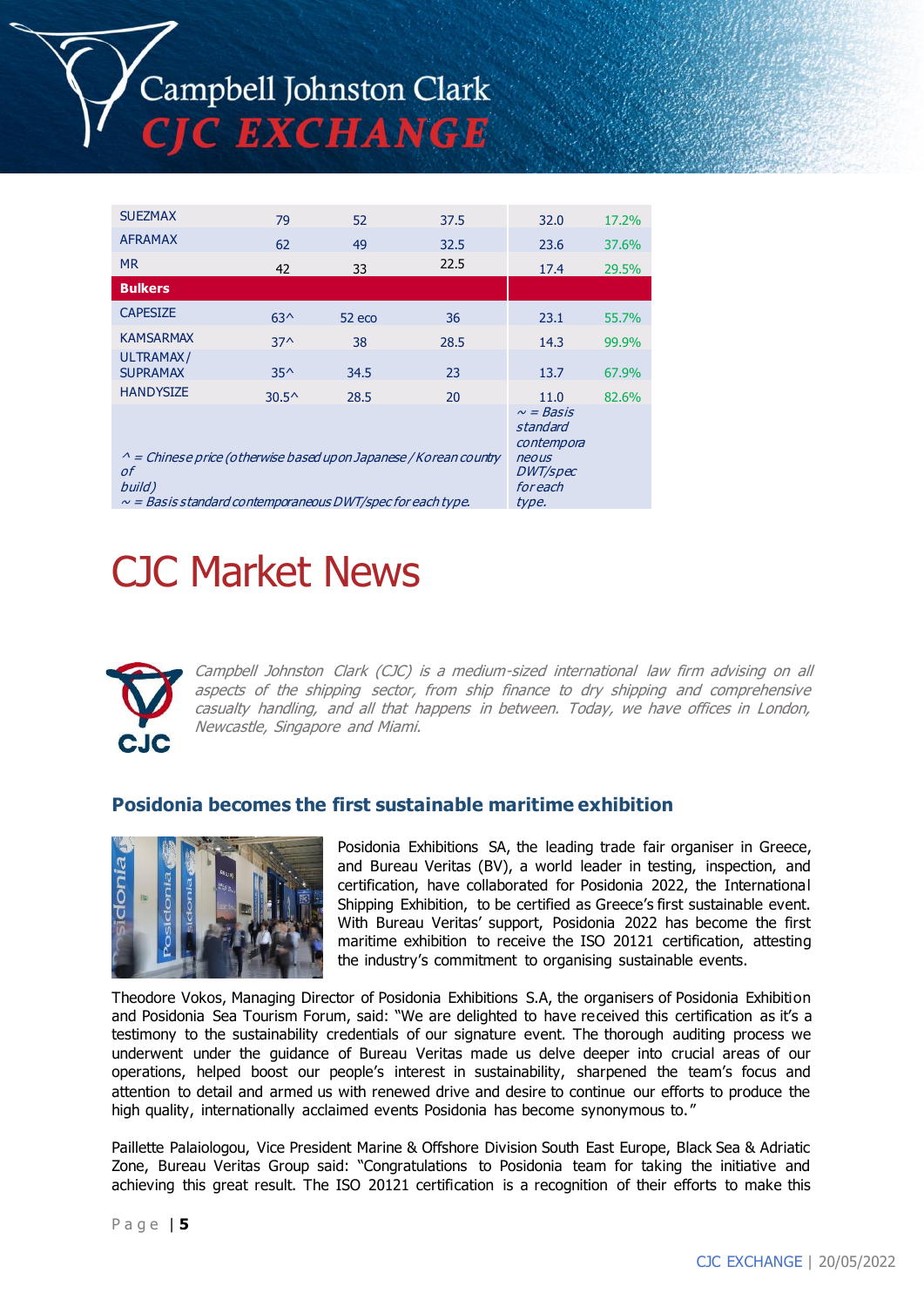

event even more sustainable. The collaboration throughout the process was very effective and we were pleased to be by the side of the Posidonia team to guide them through."

# **Piraeus Bank v. Antares ("The ZouZou") [2022] EWHC 1169 (Comm)**

The Commercial Court recently handed down a judgment in Piraeus Bank v. Antares Underwriting Limited ("The ZouZou") [2022] EWHC 1169 (Comm), rejecting the claim brought by Piraeus Bank for US\$71 million.

### Facts

The claim arose following the detention of the 51,000-dwt ZOUZOU (built 2010) in Venezuela on 22nd August 2015. The crew were alleged to have been smuggling diesel oil and the vessel was subsequently detained for circa 14 months before being released.

Piraeus Bank A.E. (the **Claimant**) was the mortgagee of the ZOUZOU and initially argued for a CTL under the war risks cover. The Hellenic Mutual War Risks Association (**HMWRA**) had insured the vessel against war risks and the war risk policy included a provision that if the vessel was detained for over 12 months, the owners would be deemed to have been deprived of possession without any likelihood of recovery. However, the court ruled that the detention of the ZOUZOU did not give rise to an insured loss under the war risks policy with HMWRA on the grounds of material non-disclosure by the owners (unrelated to the detention).

Following failure of the claim under the war risks policy, the Claimant sought to recover from Antares Underwriting and Skuld (the Defendants) under the mortgagees' interest insurance (**MII**). The Claimant's argument was essentially that the MII wording provides cover for any loss or damage caused by the owners or their servants or agents if there is subsequent non-payment by the owners' insurers.

### The Decision

The Defendants argued that there was no MII cover because irrespective of the avoidance, the loss would not have been covered by the war risks policy. The war risks policy contained exclusions for any loss "arising out of action taken by any state or public or local authority ... under the criminal law of any state … or on the grounds of any alleged contravention of the laws of any state".

The Claimant argued that these exclusions did not apply because the Venezuelan prosecutor had been under a duty to release of the ZOUZOU once it became apparent that detention was no longer necessary for the criminal investigation. It was argued that the prosecutor's failure to release the vessel rendered the prolonged detention unconstitutional. However, Mr Justice Calver held (following the Court of Appeal's decision in *The Anita [1971] 1 Lloyds Rep 487*) that a bona fide error of Venezuelan law on the part of the public prosecutor would not take the detention outside the scope of the exclusions unless the error was perverse or politically motivated.

The Claimant also attempted to rely on the wording in the MII policy, which provided cover for loss or damage:

"Which occurs by virtue of any alleged deliberate, negligent or accidental act or omission or any knowledge or privity of any of the [the owners or their servants or agents] including the deliberate or negligent casting away or damaging of the vessel or the vessel being unseaworthy or inadequately equipped, manned or certified (including but not limited to the requirements set out in Conventions and or by Class Societies)".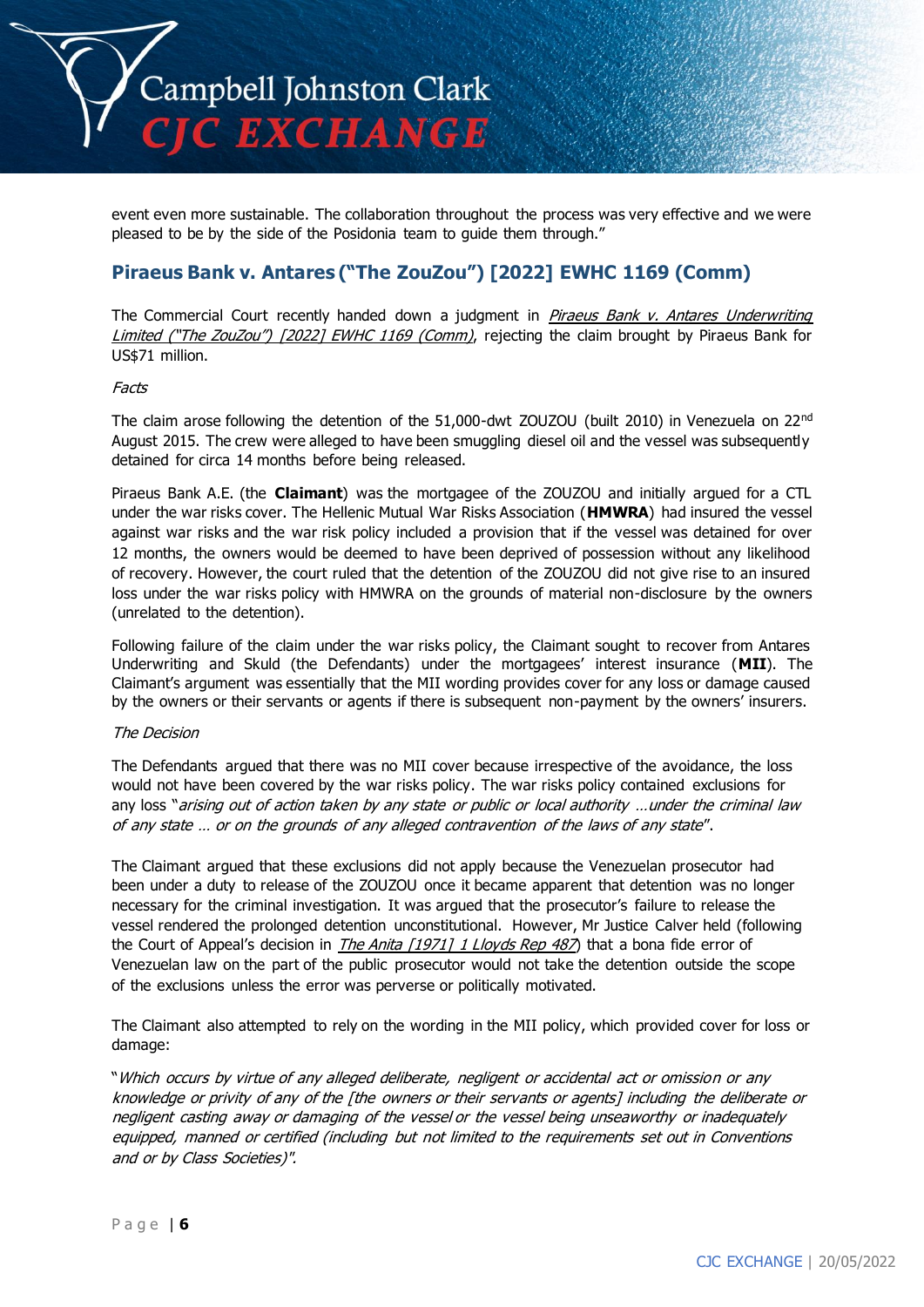

The Claimant argued that this clause was applicable because the vessel had been detained either by an intentional act on the part of the crew attempting to smuggle the fuel, or by their accidental or negligent conduct in allowing oil to be loaded in a way that gave the impression that they were attempting to smuggle. The Judge also rejected that argument. It was held that the insuring clause required an "alleged" act or omission - this meant an allegation made by the owners' insurers. The purpose of the clause was to indemnify the bank should the owners' insurers decline cover based on their allegation that the loss of or damage to the vessel had been caused by the owners or their servants or agents.

The decision in this case fundamentally provides clarity in respect of the proper construction and scope of indemnity cover of MII policies.

# **Port of Virginia to be 100% Electric**



The US Port of Virginia has reached an agreement to service of all its electrical needs from clean energy sources by 2024.

The port a reached a power-purchase deal negotiated with Dominion Energy and the Virginia Department of Energy. Through this deal, the port will receive up to 10% of the output of new solar power installations. Coupled with other solar, nuclear and wind sources, the supply will be enough to cover the port's electrical needs.

Chair, president and CEO of Dominion Energy, Robert M. Blue, said: "We look forward to providing carbon-free energy to The Port of Virginia and supporting its efforts to become the first carbon neutral port on the U.S. East Coast by 2040,"

This new agreement means that the port is running almost 10 years ahead of its intended schedule on its green power supply plan. CEO of Virginia Port Authority, Stephan A. Edwards stated: "Almost five years ago, we began to electrify our operation, audit carbon emissions, replace aging equipment with greener machines and make greater use of technology. As a result, more than one-third of the equipment we use on terminal today is electric and our use of technology is driving efficiency. This is a start that we're proud of, but we know we can do better and this announcement is an important step forward."

The Port of Virginia plans to play a supporting role in the installations and operations of new projects, such as this one, in an attempt to reduce emissions.

The Port of Virginia plans to cut emissions by 65% by 2032 and be 100% carbon neutral by 2040. The Paris Climate Agreement has a deadline of 2050.

For more information, please contact:

James Clayton Tel: +44 (0) 207 855 9669 Email: [jamesc@CJCLaw.com](mailto:jamesc@CJCLaw.com) [www.cjclaw.com](http://www.cjclaw.com/)



Gibson Shipbrokers Tel: +44(0) 20 7667 1000 Email: [sap@eagibson.co.uk](mailto:sap@eagibson.co.uk)

CJC EXCHANGE | 20/05/2022